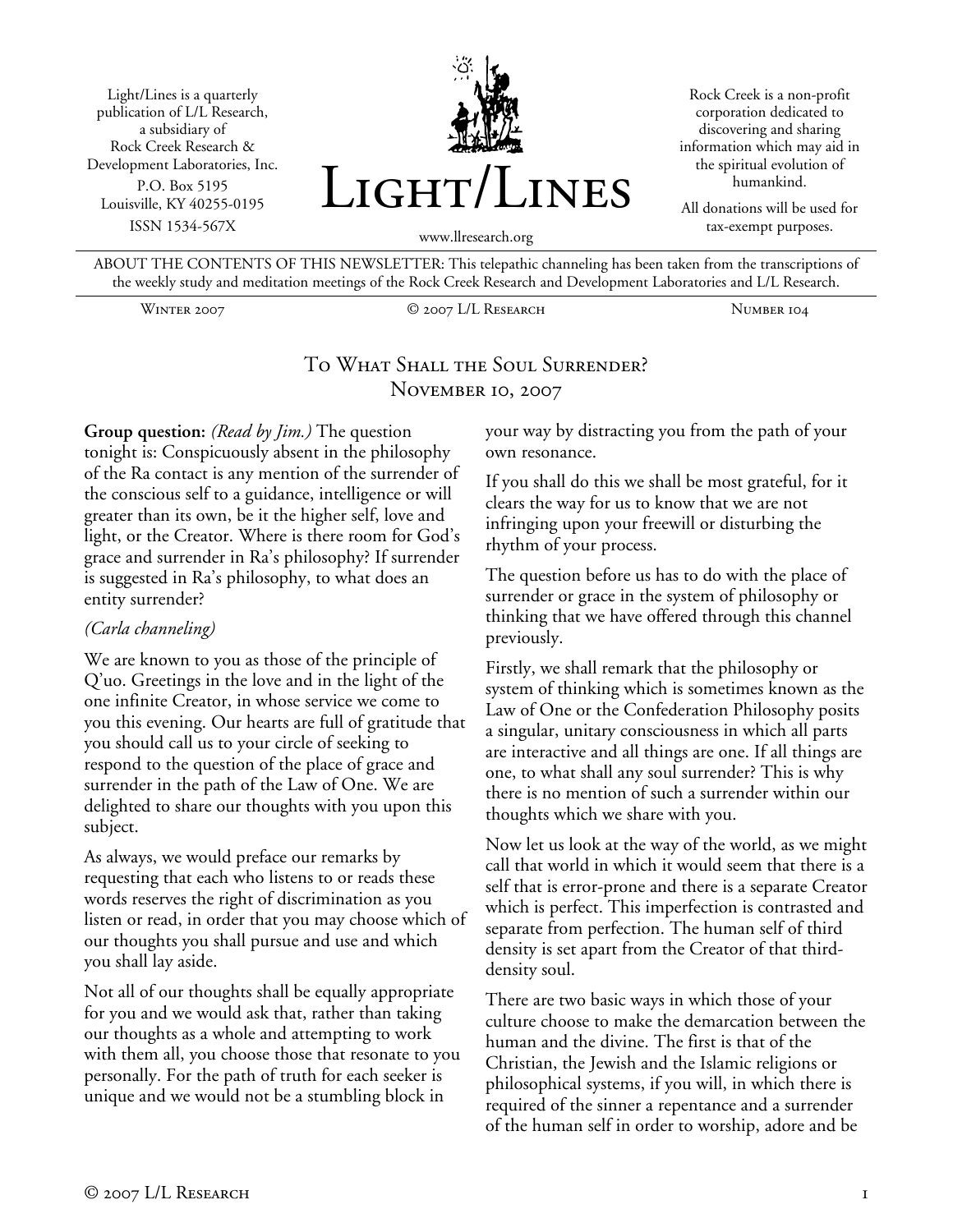redeemed by the Creatorship of the Messiah or the God named Allah whose prophet is Mohammed. This system of demarcation of human and divine takes its flavor from the male energy of the Godname involved in all three religious systems.

The forerunners to these religions were systems of myth and magic in which there were sacrifices of animals and, in some cases, humans, so that the blood might ascend to the heavens and please the perfect Creator, which then would smile upon the sinning and erroneous human. The human, then, was redeemed to divinity through the sacrifice of an innocent, be it the animal or the virgin human.

In your Holy Bible there is the figure of Abraham being ordered by the Creator to sacrifice his son, Isaac. Not questioning the Creator in any way, Abraham builds a fire, sets the wood, sets the tinder ready to light the fire, then binds his son to the fire to make a human sacrifice as requested by the Creator. At the last instance a ram is found caught in a thicket. Isaac is set free and the ram takes the son's place.

In the New Testament, the son is not so lucky. There is no ram in Jerusalem and Jesus the Christ is crucified upon Golgotha. In both Testaments the figure is the same—one innocent to die in order to redeem all of sinful humanity.

Over against this type of demarcation between human and divine one may gaze at the systems of Buddhism and Hinduism, in which the erroneous human is set over against emptiness, nothingness, release, rest and freedom from suffering. In this figure each entity becomes the Christ, sacrificing its selfhood entirely in order to become free of suffering and thereby free of the wheel of karma and endless incarnations.

What these two systems have in common is a careful split betwixt humanity and divinity or the profane and the sacred. Within the Law of One, no such demarcation exists. Rather, it is posited that each entity within third density has the one infinite Creator at the heart of every fiber of its being.

The mystery of the Law of One is that implicit within the egg of humanity is the full-grown creature of Godhead. And implicit within the Creator is that sending forth of those seeds of self into illusion in order to gather information concerning Its own identity. This does not mean that the concepts of

surrender and grace have no relevance to the Law of One, but rather that the process of spiritual evolution is seen, in this model of seeking the truth, to be a journey inward. There is no reaching outside of self but rather the intention to seek the heart of self, which is the one infinite Creator.

This is a model which your culture cannot support and which consensus reality itself finds it difficult to understand. Your culture cannot see the infinite value of the self or assume that perfection lies within the self, which is always seen as prone to error and foolish and flawed in many ways.

Consensus reality has no entrance into a system of thought which posits the perfection of humanity for it is quite obvious, when one gazes upon oneself or another being, that neither oneself nor another being either expresses perfection or contains perfection in some latent state. Being unconscious of the illusory nature of third density, the culture simply has no way to absorb or understand a system in which it is posited that all that is, including perfection, exists within the self.

We have spoken many times about this journey inward. We have spoken about that surface of life that is consensus reality which, rather than being earth, has more of the quality of the ocean, liquid, penetrable, deep, and capable of being entered by the diver who dives deep, perhaps to gather pearls from the ocean's floor and to bring up those precious pearls to store away in the treasure house.

Our consciousnesses have a regular and layered nature. The surface of the ocean of consciousness is that infinitesimal part of yourself that is fully invested in consensus reality. You are as one who floats upon the surface as long as you are content to remain uncurious as to what lies beneath the surface of self. Much of your psychology is content to remain largely upon the surface of self and to work with the structure of the personality.

We have called the personality the "personality shell" to indicate that it is, in a way, a husk which protects the fruit that lies so sweetly within. As long as you feel that you are your personality and are limited by your traits, gifts and limitations of personality, then you shall float upon the ocean of consciousness, never penetrating below the surface disturbances of waves, moved forever by the moon's attraction and washed with the tides that ebb and flow with all the influences on the surface personality.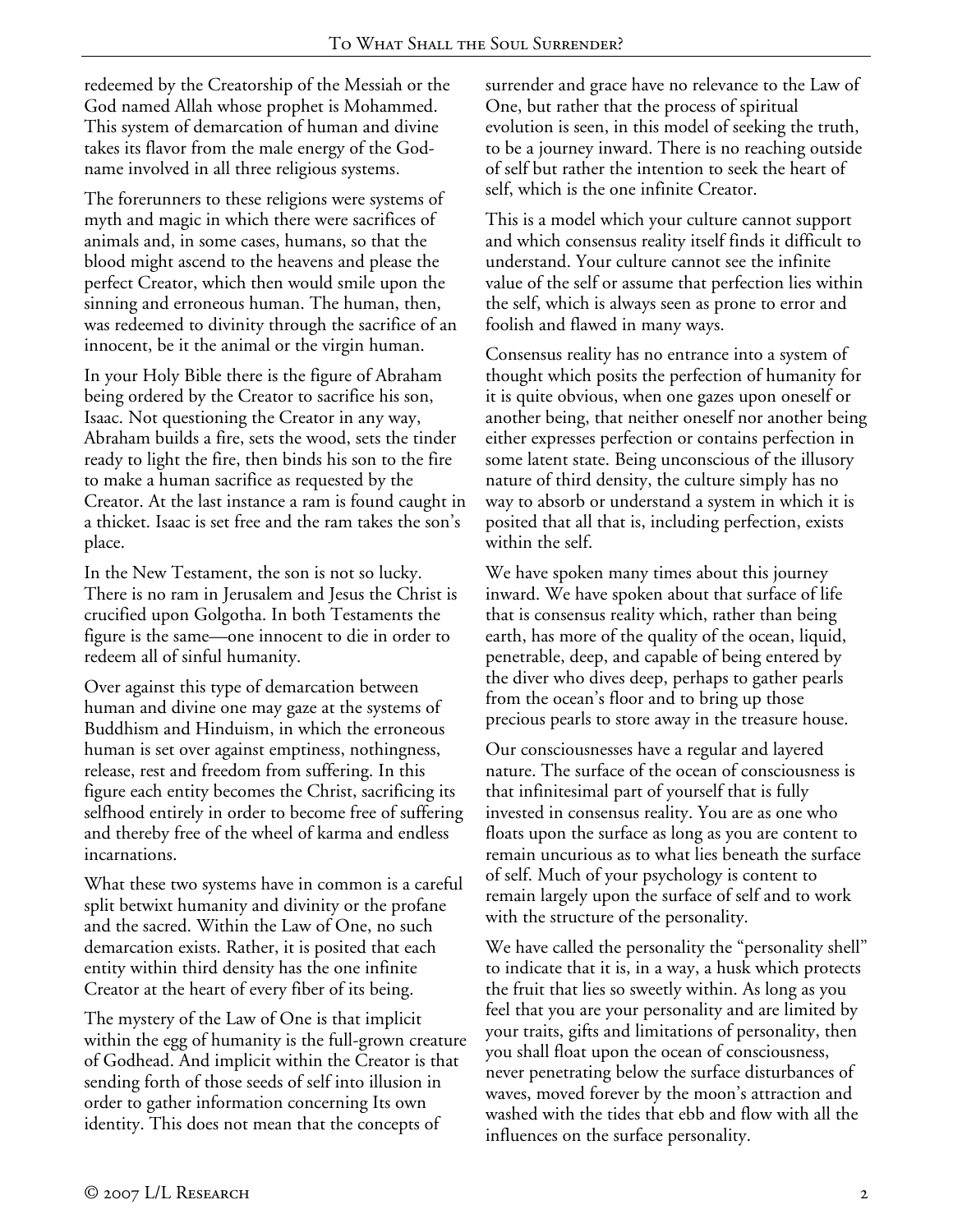It is our suggestion that you are capable of diving more deeply within the folds of your personality and penetrating at last into deeper waters which are, although illusory, far less distorted in their ability to express the truth of the oneness of all creation and the beauty, the truth and the Creatorship within each soul.

We can use words like Christ Consciousness or Cosmic Consciousness to help the seeker begin to penetrate the idea that there is an internalized Christhood within each cell of your body and within each iota of your emotions, your mentality, and your spirit.

Thusly, we see a journey that slowly develops for each seeker. The beginning of the journey is the awareness that there is more to the illusion than meets the eye. This awareness rouses the seeker and creates a hunger and a thirst for the truth that is missing from consensus reality.

There is a flatness perceived to consensus reality. Birth, growth, adulthood, working, marriage, children, friends, getting older, failing in health, and then dying are the signposts of the journey across the flat, even if turbulent, sea of consensus reality.

However, the seeker becomes aware that this model of life is not accurate—or not fully accurate. Once the seeker has awakened to the knowledge that there is infinitely more than this life and these details of life, the seeker can no longer go back to sleep. Once awake, the journey has begun.

There are various ways in which the seeker grows as he seeks ever more deeply for the truth about himself. If the seeker uses the settled religions which we mentioned earlier in an attempt to penetrate the truth of himself and his relation to the Creator, he is forever dependent upon an "other."

If the seeker is aware that he is seeking his deepest self, then there is no other, there is only a growing desire to lay aside each mask, each husk, and each trait of personality that veils from him the deepest truth of his nature. Yet this is not a mechanical process. There is no "stairway to heaven"<sup>1</sup> as the

song phrases it. There is only the gentle and continuous intention to allow the dropping away of all of those things that keep the awareness from beholding the presence of the one infinite Creator.

And this is where surrender and grace reenter this Law of One. For the surrender is to the deeper self. And in surrendering to the deeper truth of the self, the shallower identifications of self with personality traits, accidents of birth, race, religion, and so forth, melt away. All distinctions blur beside the presence of the Creator within.

It is as though the seeker orbits the self, closer and closer, until finally it is drawn into the heart of self by a kind of spiritual gravity. And suddenly there bursts forth an awareness, a satori,<sup>2</sup> a realization, an epiphany.<sup>3</sup> And in that moment the self is known to the self. And that self is love.

Blessed are those moments of grace when all masks fall away and the naked self stands fearless, beholding its own nature, which is sacred and divine.

We do not object at all to the seeker's use of "otherness." For instance, this instrument works with mystical Christianity and patterns her life after the example of the one known as Jesus, the Christ, whom she calls her Beloved, whom she follows, for whom she would die, and for whom she lives. She is aware of the relative impurity of a model which contains the self and an other-than-the-self. Yet to contain her devotion and channel it in a productive and positive way, she uses the conventions to which she was born in consensus reality as a conscious being.

It is a way to avoid paradox. For the conscious mind, with its rational and logical nature, has a deep

 $\overline{a}$ ending lyrics are, "As we wind on down the road, our shadows taller than our soul, there walks a lady we all know who shines white light and wants to show how everything still turns to gold. And if you listen very hard, the tune will come to you at last, when all are one and one is all."

 $\overline{a}$ <sup>1</sup> Robert Plant of Led Zeppelin wrote the lyrics to this song and all rights are reserved. Its opening lyrics are, "There's a lady who's sure all that glitters is gold, and she's buying a stairway to heaven." It is interesting, in the context of this session, that the

 $2$  satori: a spiritual awakening sought in Zen Buddhism, often coming suddenly.

<sup>3</sup> epiphany: a sudden, intuitive perception of or insight into the reality or essential meaning of something, usually initiated by some simple, homely, or commonplace occurrence or experience.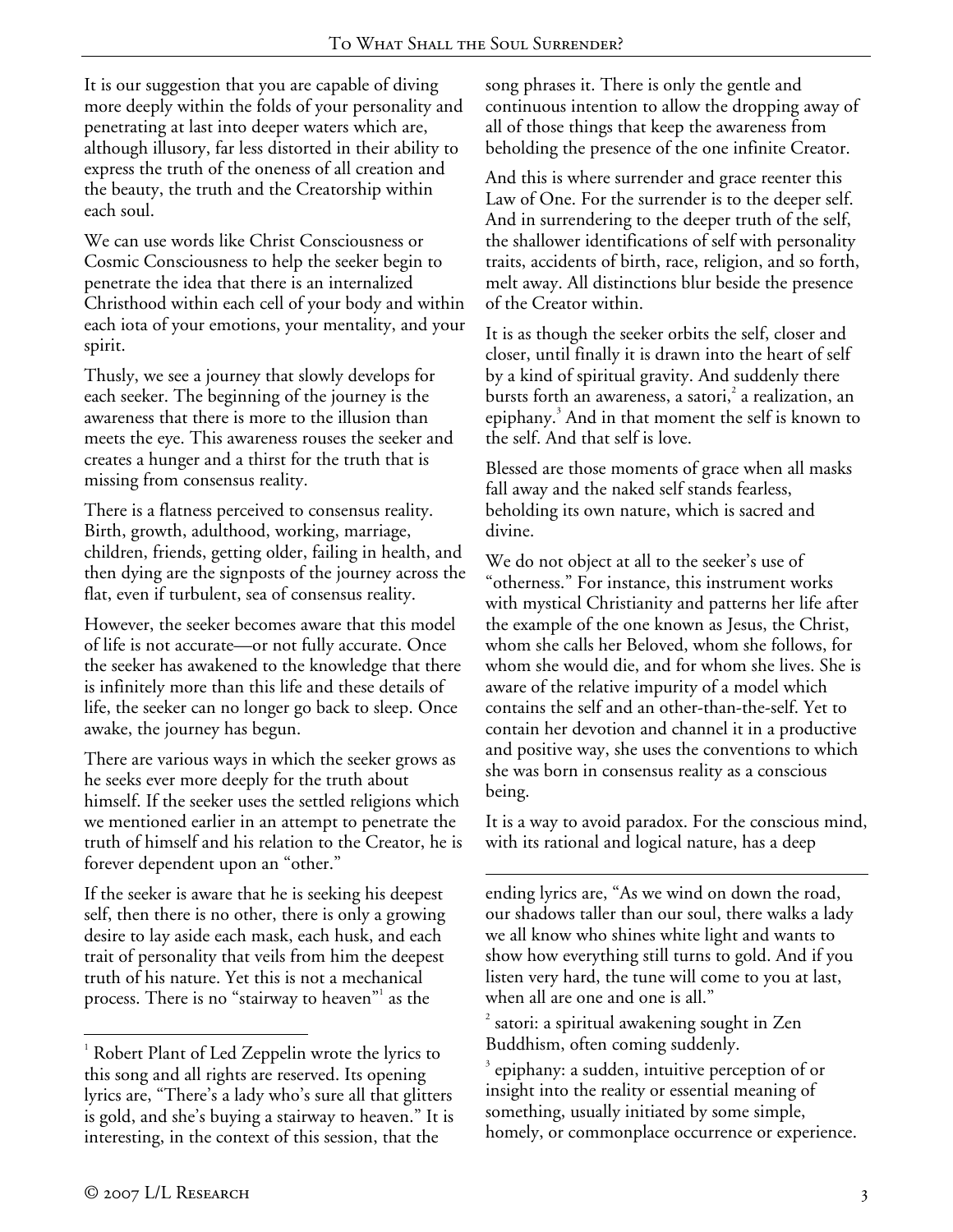distrust and dislike of paradox. And it is certainly paradoxical to say both that the surface self is real and that the deepest and most unitary expression of self is real. Yet that is what we say, knowing that it is a paradox and a mystery.

There are those among your mystical groups, as well as individuals who do not function as part of a group, who abnegate $^4$  words and choose the way of silence. Over a period of time the habit of silence decreases the difficulty of absorbing the outrage of paradox. And such silent souls smile at the sophistry of words which separate and logic which delineates and divides to no good purpose, spiritually speaking.

Yet we would not encourage you to become recluses. We would encourage you to embrace paradox and mystery. We would encourage you to continue your journey upon the surface of life, knowing that it, too, is perfect in its way, even with all the masks, all the confusions and all the misunderstandings and limitations of dealing with each other and with circumstances which occur in everyday life.

For third density was not designed to be a quiet and steady dive to the center of self. It was designed to be turbulent, as the shaker that breaks rocks into pieces or large pieces of ceramic into small pieces of ceramic, polishing them and shaping them by friction and impact.

To come at the action intended in third density another way, we could use the figure of the fiery furnace which tempers<sup>5</sup> and strengthens the brittle, callow<sup>6</sup> young soul so that it becomes an instrument of great flexibility and strength.

Your world is intended as a refinery of souls. That catalyst that comes to the surface self is seen by us as a good thing, a useful and appropriate thing, whether it feels comfortable or vastly uncomfortable. Indeed, it is the movement of the self within periods or situations of discomfort which are especially helpful in achieving maturity and a more polished or tempered realization of the nature of the self and the Creator.

Both your physical body and your metaphysical body or your energy body are designed to take advantage of and make use of this catalytic effect of the day-by-day occurrences of life. A great deal of the catalyst of life comes from the relationships which you have, first with yourself and then with other people. And as the spirit grows in maturity, it becomes more able to see through the illusion of suffering. It becomes more able to penetrate the devices and desires of its own surface being to see the patterns of learning that lie within those surface movements of the emotions and the reactions of the mind and the body.

It does not become more in control of what occurs within life. Rather, it becomes unafraid of not being in control. And this is grace. When all about one is pressured and stressful and yet there is that within the heart that remembers the true nature of the self, then that spirit is in a state of grace and may maximize its learning and its service within third density.

What is being refined in the refinery of souls that is Earth? What is the soul within third density? A synonym for "soul" might be "heart." And we have often suggested to you that you are on a journey into your own open heart. Christ is waiting for you within your own heart. As you allow the surface of self to fall away, you become empty enough to fall in love with yourself. You begin to see that all these details of self, wretched though they may be in some cases, and glorious in others, fall away to nothingness before the self's desire to seek the presence of the one infinite Creator.

And so the self within incarnation becomes merry and lighthearted, whether in sunshine or in rain; whether in good times or evil. For the self remembers that it is on a journey whose destination is sure. And thusly, through all the changes and chances of mortal life, that seeking soul may be confident and quiet within, full of faith and knowing that all is well. And this, too, is grace.

There is great power in words. Words can stir up the emotions. Within the power of those who wish to inspire others, there is the ability to manipulate feelings and emotions and to whip up passion, so that an ecstasy of hysteria is achieved in which there seems to be a breakthrough into the love of Christ,

 $\overline{a}$ 

<sup>4</sup> to abnegate: refuse or deny oneself (some rights, conveniences, etc.); to reject; renounce, to relinquish; to give up.

 $5$  to temper: impart strength or toughness to (steel or cast iron) by heating and cooling.

<sup>6</sup> callow: immature or inexperienced; (of a young bird) featherless; unfledged.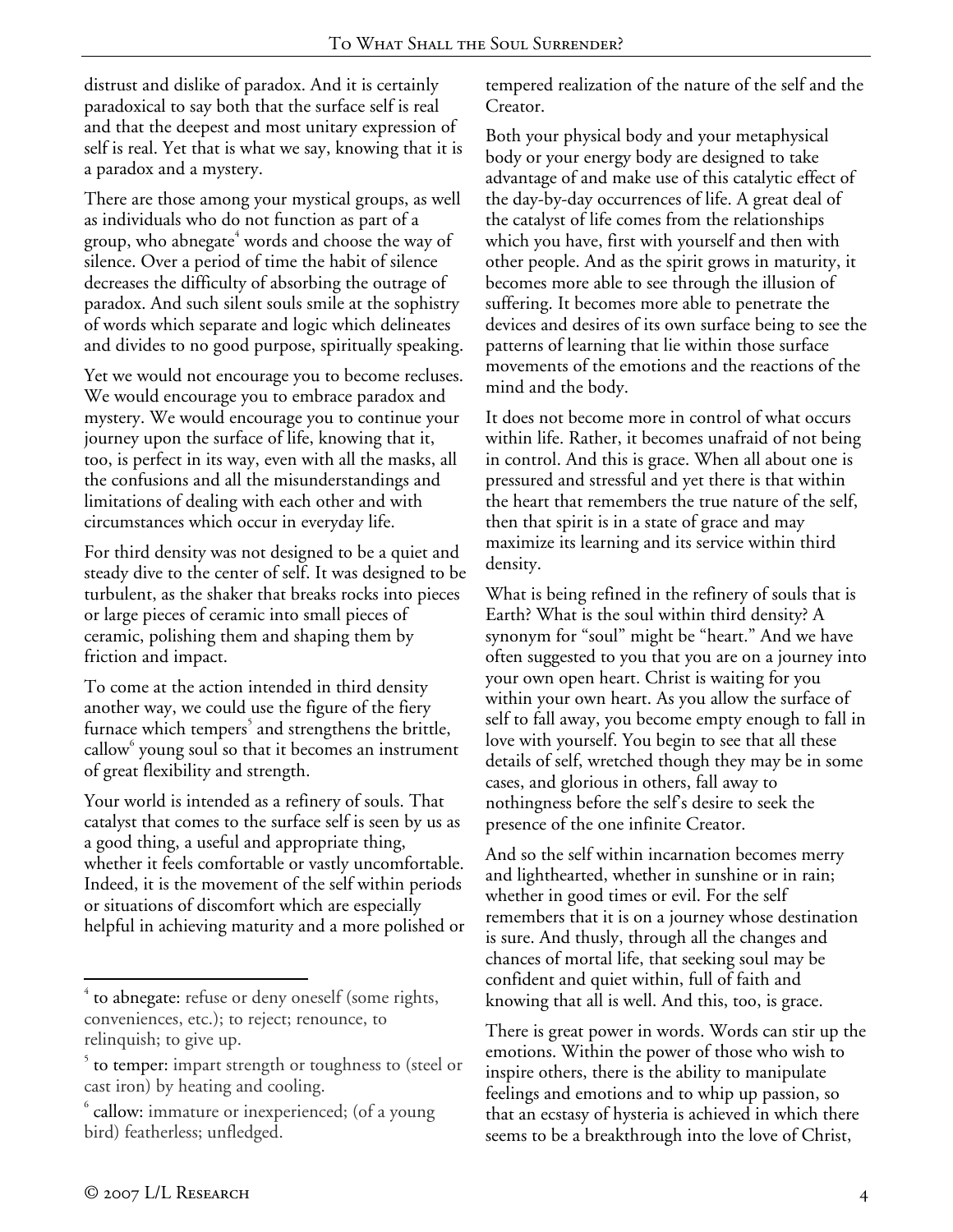however you wish to say that condition of perfect love. And that feels very good. Yet that which is whipped up, dies down.

We would rather not proceed with words that inspire in order to whip up passion and to change rejoicing into an hysterical expression of love for the Creator. Rather, we ask you to use every faculty of your being, your intellect, your will, your body, your emotions, and every fiber of your being to seek, seek, seek to remember who you are.

There are so many ways to work on that question! For all of nature is one with you. And all of nature is full of that information which harmonizes with your desires and sets up patterns of attraction and coincidence.

And all of spirit is one with you as well. All that is unseen and not of nature but of spirit conspires to speak with you in silence, singing into your life those silent melodies of truth and beauty.

### *(Side one of tape ends.)*

There is a wind that blows through you, changeable and sacred. And in every season and mood of your life it brings new life, new light, new power, new information, new expressions of that which is always the same—love, love, love.

We encourage your explorations. However you wish to seek the Creator, we encourage you to follow those preferences and those biases. We simply offer to you our humble opinion of the deeper truth of the process that is occurring within third density. Third density is set up as system after system of opposites. Male and female, light and dark are certainly chief among them. Yet male and female combine to make third density in the sense that it is the male principle and the female principle, attracting each other, which create this illusion that you call third density.<sup>7</sup> It is the very fabric and stuff of third density.

And indeed the meat which is chewed in third density is that meat of choice, light or dark, radiant or magnetic, service to others or service to self. There are two paths, both valid and quite opposite in their energy, both pointed towards an eventual unity yet choosing two completely different paths towards that inevitable awareness of utter unity.

In claiming the Law of One, we move ahead to that point in what you would call your future where the positive and negative paths have once again converged and become one for all time, until the creation itself moves from time to the timeless and enters the womb of yet another creation, as the heartbeat of the Creator throbs once more and another creation begins.

You journey homeward. How shall you journey? That is the question of third density. Shall you journey in the light, seeking ever to become more of service, more loving, more giving, more aware of the love within each moment? Or shall you enjoy the dark path where the self is seen immediately as the Creator and all other selves are seen as those who would worship the Creator in you. Thus, the dark path is one where each who follows it attempts to coerce, manipulate, or otherwise use all other selves, to tell them what to do and to make sure they are useful to the self or moved out of the way of self. This also is a valid path, yet it is a dark path and a bloody path. There are those who prefer it.

We are not those. We are those of the radiant path. And so we ask you to re-member rather than dismember yourself. We ask you to collect all of the pieces of your self and re-member yourself, to gather all of your members together. We ask that you love your imperfections, gather them to your bosom, honor them and bring them into your heart. And then we suggest that you remain in that tabernacle within even as you move upwards into the surface of life once again and experience the turbulence of the surface tides of life.

There is, to our mind, that constant flow of moving from the depths of the truth to the surface expressions of the truth, which in many cases are highly colored but always carry those seeds of the

 $\overline{a}$ covering it. The resulting figure or shape is known in Kabbalah as the Star of David and is the image which represents the consensus-reality world.

1

 $\sigma$  It is likely that this is meant not in a literal sense but in the sense in which the Kabbalists and Christian White Magicians mean it. In the Banishing Ritual of the Lesser Pentagram, for instance, the magician begins this purification exercise by envisioning first the downward-pointing triangle of the feminine principle and then envisioning the male principle, an upward-pointing triangle, being drawn to the female principle and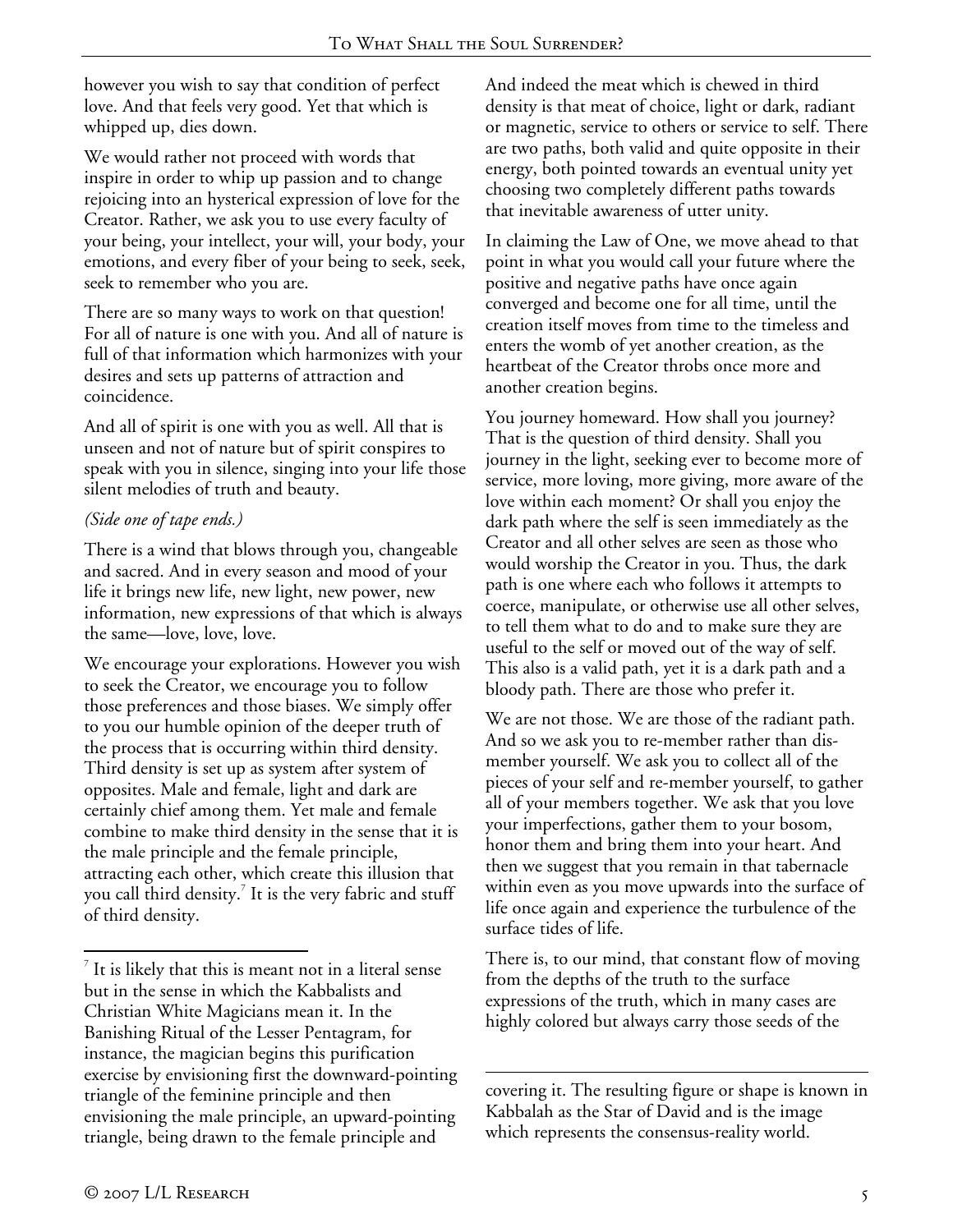truth which lies so deeply within. All is one and all is love.

This instrument is suggesting that we cease speaking upon this particular topic so that we may use the remaining energy of this group and this instrument to inquire as to whether there is a desire to follow up on this query or to ask another query at this time. We are those of Q'uo.

## *(Long pause.)*

We are those of Q'uo, and are aware that we have exhausted the questions that this group has this evening. And so we would thank you once again, our dear friends, for the privilege of sharing in your meditation and being a part of this session of working. Your circle of seeking is beautiful to behold and your blended auras sing of the love and the light of which we have been speaking this evening. Thank you for allowing us to share in the love and affection that you have for each other and for the one infinite Creator. It is a blessing to be part of your circle.

We leave this instrument and this group in the love and in the light of the one infinite Creator. We are known to you as the principle of Q'uo. Adonai. Adonai. \*

# NOTES TO OUR READERS

Holiday traffic and festive lights are accenting our days and nights here at Camelot as we send you all the most genuine and heartfelt wishes for a sweet and quiet, sacred and happy winter solstice season!

Our weekly meetings are ongoing and shall continue through May, each Saturday at 8:00 p.m. Please come and join our circle of seeking whenever you happen to be in or passing through the Kentucky area. Write Gary at contact@llresearch for directions and for a hotel list for our area, and please do give us a bit of notice so we will know to expect you. You are most welcome!

You can also hear our channeling sessions now on www.bbsradio.com. Our time slot is Saturday nights at 10:00 p.m. on channel 3, with a repeat for those on the other side of the globe at 6:00 a.m. on Sunday mornings. We are now on the air weekly. The weeks after which we do not offer a channeling meditation—we offer two per month from September through May, on the second and fourth Saturdays—you will be able to hear a recent session instead.

I am steaming towards the end of two projects at once! *Living the Law of One 101: The Choice* has only one chapter to go after I finish writing this chapter! I hope to have it all written by the end of January, 2008. L/L Research will publish this book next spring.

Concurrently, I am within four sessions of completing the editing on *The Aaron/Q'uo Dialogues*, which include all of the sessions from our nine weekend Gatherings of co-channeling! Barbara Brodsky, who channels Aaron, and I have agreed to send this manuscript to Hampton Roads, when it is ready, since I have a friend, Frank Demarco, who has graciously agreed to present it for us to the editors there. Wish us luck in having it accepted there!

And of course it is only two months since we published *A Book of Days—Channelings from the Holy Spirit.* Reader responses are extremely favorable. This is a great time to order some gift copies of *A Book of Days* from us, since the daily "thoughts" begin on January first. Get one for yourself, too! We also have good T-shirts now, new colors and a new, more feminine style just for women.

We are coming towards the end of our Matching Funds Campaign for 2007. This fund drive is intended to collect all of our operating expenses for 2008. We are about halfway to our goal. Please donate what you can to keep me in the upstairs office doing creative work, Gary at the admin helm doing what he does so superbly, Melissa at the caretaker helm on Avalon Farm, feeding the chickens and planning next spring's work in the garden and on the access road, and Pam at the bookkeeping desk keeping all our records straight for the IRS!

Remember, every \$ you give magically becomes \$\$! Our Board has agreed to match all funds this year!

Thank you from the bottom of my heart for any dollar you can send our way. We promise to spend them with care, and all for the cause of service to the one infinite Creator.

For those of you on my UPI-weekly-article send list who are wondering where my articles are, my UPI editor kindly gave me some time off to recover from an inflammation of the right ear which has me deaf, off-balance, muzzy-headed and almost house-bound.